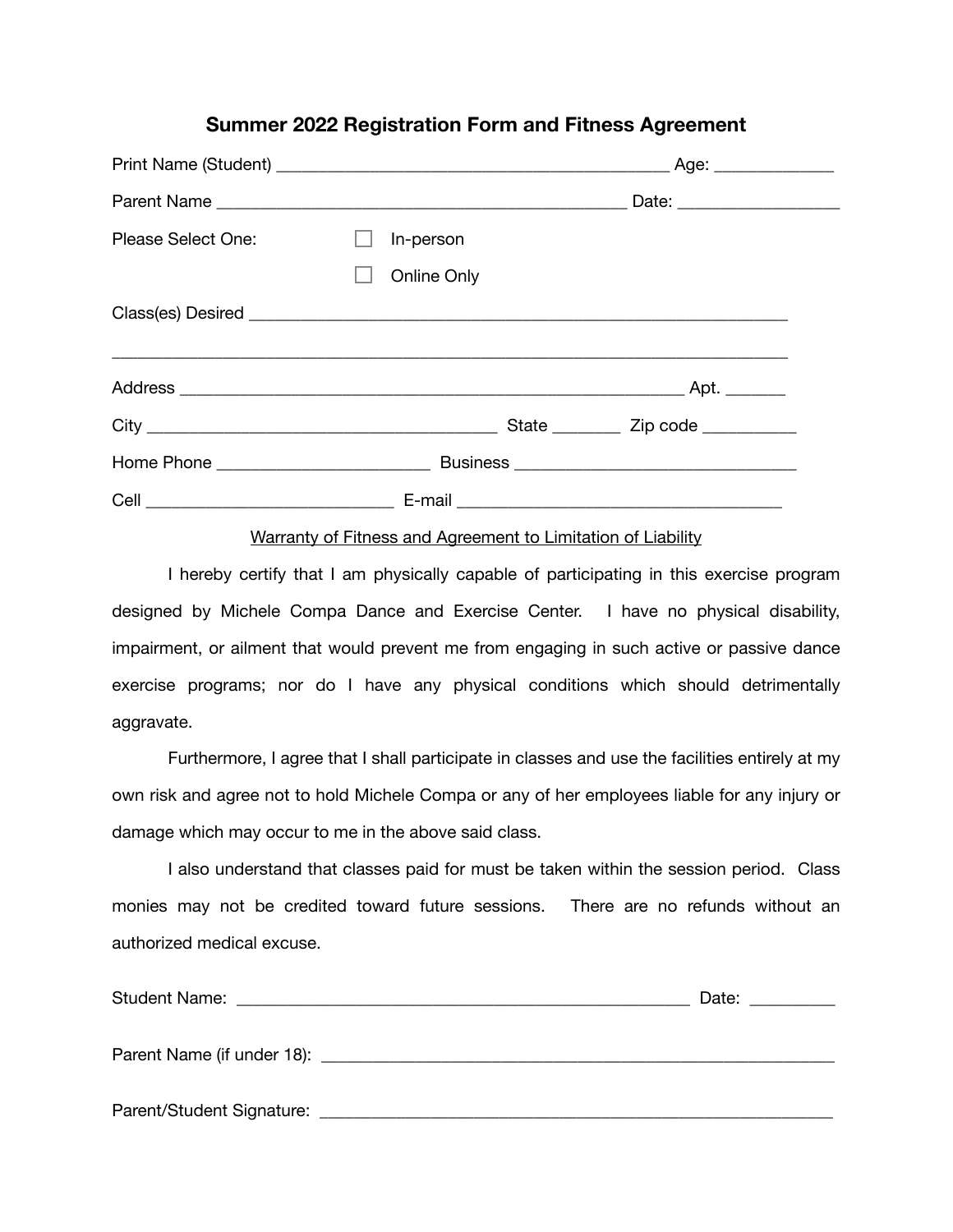# **Summer 2022 Warranty of Fitness and Agreement to Limitations of Liability For Online Dance and Exercise Classes**

I hereby certify that I and/or my child/children are physically capable of participating in this exercise program designed by Michele Compa Dance and Exercise Center. I/my child/my children have no physical disability, impairment or ailment that would prevent me from engaging in such active or passive dance exercise programs; nor do I/my child/my children have any physical conditions which should detrimentally aggravate.

Before participating in any online dance or fitness classes you should follow this instructions for online classes:

• Make sure you or your child wear athletic sneakers or appropriate dance footwear and clothing appropriate for dance and fitness movements

• Make sure you have enough room to move safely and comfortably

• Make sure your space is clear of all obstacles which could cause a slip, fall or any other injury

Furthermore, I agree that I/my child/my children shall participate in classes online entirely at my own risk and agree not to hold Michele Compa or any of her employees liable for any injury or damage which may occur to me in the above said class.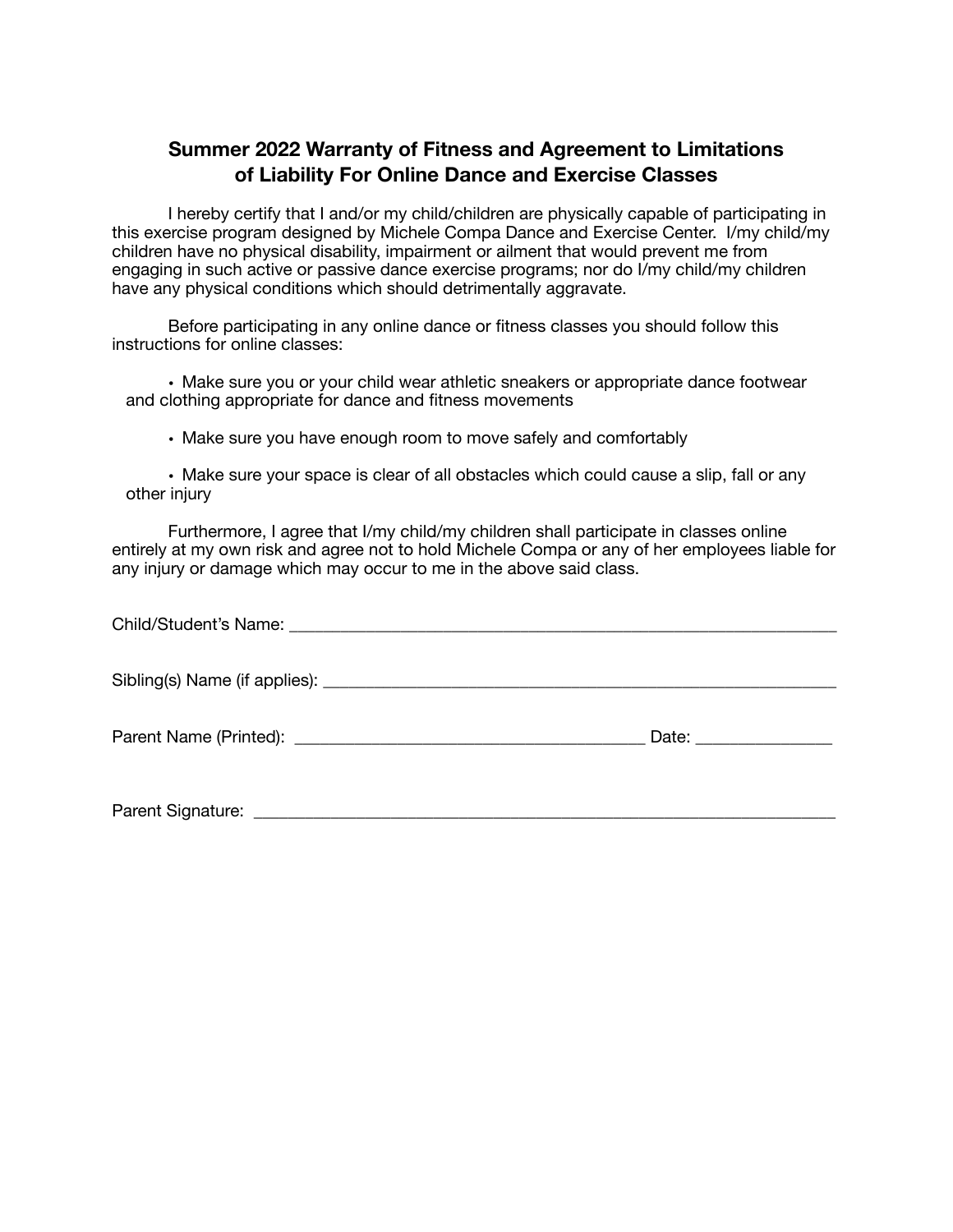# **Summer 2022 Covid-19 Pandemic Michele Compa Dance & Exercise Consent Form**

I, \_\_\_\_\_\_\_\_\_\_\_\_\_\_\_\_\_\_\_\_\_\_\_\_\_\_\_\_\_\_\_\_\_\_\_\_\_\_\_\_\_\_\_\_\_\_\_\_\_\_\_\_\_\_\_\_\_ knowingly and willingly consent for me or my child (or children)

(if applicable) to taking dance, gymnastics or exercise classes during the Covid-19 pandemic.

### *Please initial:*

\_\_\_\_\_\_ I understand the Covid-19 virus has a long incubation period during which carriers of the virus may not show symptoms and still be highly contagious. It is impossible to determine who has it and who does not, given the current limited in virus testing.

\_\_\_\_\_\_ I understand that due to the frequency of visits of other clients, the characteristics of the virus and the characteristics of dance, gymnastics and exercise classes, that I or my child have an elevated risk of contracting the virus simply by being in the studio.

To prevent the spread of contagious viruses and to help protect each other, I understand that I will have to follow the studios strict guidelines (outlined below).

### **Michele Compa Studio Regulations During Covid-19**

#### *Please initial:*

All children under 12 and unvaccinated teens and adults must wear masks at all times. Further masking mandates for those vaccinated will be determined according to circumstance.

\_\_\_\_\_\_ Anyone with a temperature 100 degrees or greater will not be admitted into the studio. Temperature checks and hand sanitizing will take place as you enter the building.

Anyone with any respiratory symptoms for any reason (cold, allergies, asthma, etc.) will not be admitted to class. It is impossible to discern whether the symptoms are due to Covid or not.

We will be conducting class online (via Zoom) and in person. People who wish to stay online will register that way.

If the city mandates a shut down or if there is an outbreak of illness at the studio, classes will go online for the quarantine period. There will be no refunds extended if that occurs.

If things change and we are required to go back to 100% virtual learning, Michele Compa will not be issuing any refunds as all classes will continue online for the remainder of the semester.

You can pay via GooglePay, by calling in a credit card and/or by mailing in a check to the studio. If you wish to buy shoes and/or leotards etc. please go to the website and sign up for a time to come in to pay/register in person or to shop at the boutique.